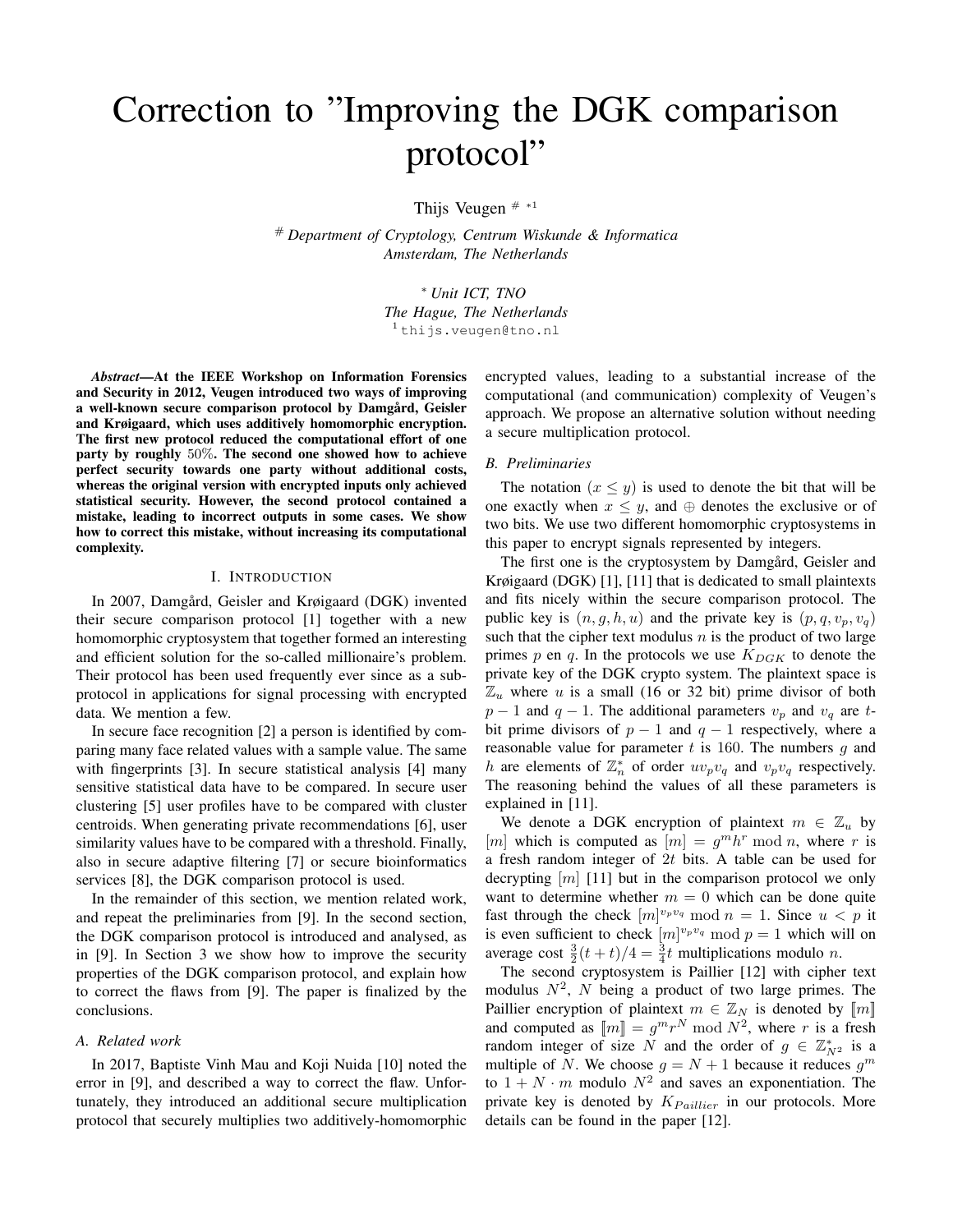Both cryptosystems are additively homomorphic so  $\llbracket x \rrbracket$  $\llbracket y \rrbracket = \llbracket x+y \rrbracket \bmod N^2$  and  $\llbracket x \rrbracket \cdot \llbracket y \rrbracket = \llbracket x+y \rrbracket \bmod n$ , a property thas we will use frequently.

We assume the semi-honest model where both parties A and B follow the rules of the protocol, but collect as much information as possible to deduce private information. However, the DGK comparison can be extended to the malicious model with active adversaries [1].

The multiplicative inverse of x modulo n is denoted by  $x^{-1}$ and equals the integer  $y, 0 \le y < n$ , such that  $x \cdot y = 1 \mod n$ . The multiplicative inverse is efficiently computed by using the Euclidean algorithm [13], and can also be used to negate an encrypted integer:  $[-x] \leftarrow [x]^{-1} \mod n$ . To estimate the computational complexity of the different protocols, we use the fact that an involution modulo  $n$  with an exponent of  $e$ bits will on average take  $\frac{3}{2}e$  multiplications modulo *n*.

Finally, let  $\sigma$  be the statistical security parameter, which value is usually chosen around 80. Integer division is denoted by  $\div$ . And we assume all random variables, excluding the inputs of the secure multi-party computation protocol, are uniformly chosen.

#### II. ANALYSIS OF DGK COMPARISON

When comparing two integers x and  $\gamma$  bitwise, the obvious approach is to scan both bit rows from left (the most significant part) to right searching for the first differing bit. The outcome of the comparison of these differing bits will determine the comparison result of both integers. A similar approach is followed by the DGK protocol. Assume both integers contains  $\ell$  bits denoted by  $x_i$  and  $y_i$  respectively, so  $x = x_{\ell-1} \dots x_1 x_0$ ,  $x_{\ell-1}$  being the most significant bit of x. Then the numbers  $c_i, 0 \leq i < \ell$  are computed which will only be zero when  $x_j = y_j$  for each j,  $i < j < \ell$  and at the same time  $x_i \neq y_i$ . More precisely,

$$
c_i = s + x_i - y_i + 3 \sum_{j=i+1}^{\ell-1} (x_i \oplus y_i)
$$

Clearly, the sum of exclusive ors will be zero exactly when  $x_j = y_j$  for each j,  $i < j < \ell$ . The variable s, introduced later in [2], can be set to either −1 or 1 depending on the comparison that is performed. For example when  $s = -1$ ,  $c_i$ will only be zero when  $x_i = 1$  and  $y_i = 0$  (and  $x_i = y_i$ ) for each j,  $i < j < \ell$ ) and thus  $x > y$ . To avoid one of the parties learning the comparison result, one party will set the parameter s and the other party will learn whether  $c_i = 0$  or not.

The basic DGK comparison protocol is depicted in Protocol 1. In [1] more variants are described like shared inputs or achieving security against active adversaries. For a formal security proof we also refer to this paper.

To show that in Protocol 1 indeed  $\delta_A \oplus \delta_B = (x \le y)$ , we distinguigh two cases:

• If  $\delta_A = 0$  then  $s = 1$  so  $s + x_i - y_i$  is only zero when  $x_i = 0$  and  $y_i = 1$ . Thus when B finds  $c_i = 0$  (in which case  $\delta_B = 1$ ), we have  $x < y$ , and otherwise  $x \ge y$ .

Protocol 1 DGK comparison with private inputs

| Party       |                                                                   |                        |  |  |  |
|-------------|-------------------------------------------------------------------|------------------------|--|--|--|
| Input       | $\boldsymbol{x}$                                                  | y and $K_{DGK}$        |  |  |  |
| Output      | $\delta_A \in \{0,1\}$                                            | $\delta_B \in \{0,1\}$ |  |  |  |
| Constraints | $\delta_A \oplus \delta_B = (x \le y)$<br>$0 \le x, y < 2^{\ell}$ |                        |  |  |  |
|             |                                                                   |                        |  |  |  |

1) B sends the encrypted bits  $[y_i]$ ,  $0 \le i \le \ell$  to A.

2) For each  $i, 0 \le i < \ell$ , A computes  $[x_i \oplus y_i]$  as follows: if  $x_i = 0$  then  $[x_i \oplus y_i] \leftarrow [y_i]$ 

else  $[x_i \oplus y_i] \leftarrow [1] \cdot [y_i]^{-1} \bmod n$ .

- 3) A chooses a uniformly random bit  $\delta_A$  and computes  $s=1-2\cdot\delta_A.$
- 4) For each  $i, 0 \le i < \ell$ , A computes  $[c_i] = [s] \cdot [x_i]$ .  $[y_i]^{-1} \cdot (\prod_{j=i+1}^{\ell-1} [x_j \oplus y_j])^3 \text{ mod } n.$
- 5) A blinds the numbers  $c_i$  by raising them to a random non-zero exponent  $r_i \in \{1, \ldots, u-1\}$ , and refreshing the randomness with a second exponent  $r_i'$  of 2t bits:  $[c_i] \leftarrow [c_i]^{r_i} \cdot h^{r_i'} \mod n$ , and sends them in random order to B.
- 6) B checks whether one of the numbers  $c_i$  is decrypted to zero. If he finds one,  $\delta_B \leftarrow 1$ , else  $\delta_B \leftarrow 0$ .
- If  $\delta_A = 1$  then  $s = -1$  so  $s + x_i y_i$  is only zero when  $x_i = 1$  and  $y_i = 0$ . Thus when B finds  $c_i = 0$ , we have  $x > y$ , and otherwise  $x \leq y$ .

In both cases,  $\delta_A \oplus \delta_B = (x \le y)$ . An extra measure described in Subsection II-A is needed to provide correctness in case  $x = y$ .

The value of B's input  $y$  is hidden from A by the DGK encryption system. On the other hand, A's input  $x$  is perfectly hidden from B (given some extra measures for the case  $x = y$ as described in subsection II-A) because  $\delta_A$  was uniformly chosen and party B only learns  $\delta_B$ . Therefore, Protocol 1 realizes computational security towards A and perfect security towards B.

The main computational effort for A is in the multiplicative blinding of the numbers  $c_i$  which requires on average  $\ell \cdot 3t$ multiplications modulo  $n$ . The main computational effort for B is the decryption (checks) of the same numbers  $c_i$  which requires on average  $\ell \cdot \frac{3}{4}t$  multiplications modulo n.

The DGK protocol with private inputs is easily extended to encrypted inputs [14] as depicted in Protocol 2. The correctness and security of Protocol 2 is shown in the same paper [14].

In Protocol 2 the comparison  $(x \leq y)$  is reduced to the private comparison ( $\alpha \leq \beta$ ) [14]. As in Protocol 1, it realizes computational security towards A. Since the value  $x - y$  is statistically hidden in z, the probability  $Pr(x - y|z)$  is not uniform and depends on  $z$  and therefore Protocol 2 provides only statistical security towards B. For example when  $z =$  $r_{min} - 1$ , B will know that  $x = 0$  and  $y = 2<sup>\ell</sup> - 1$ .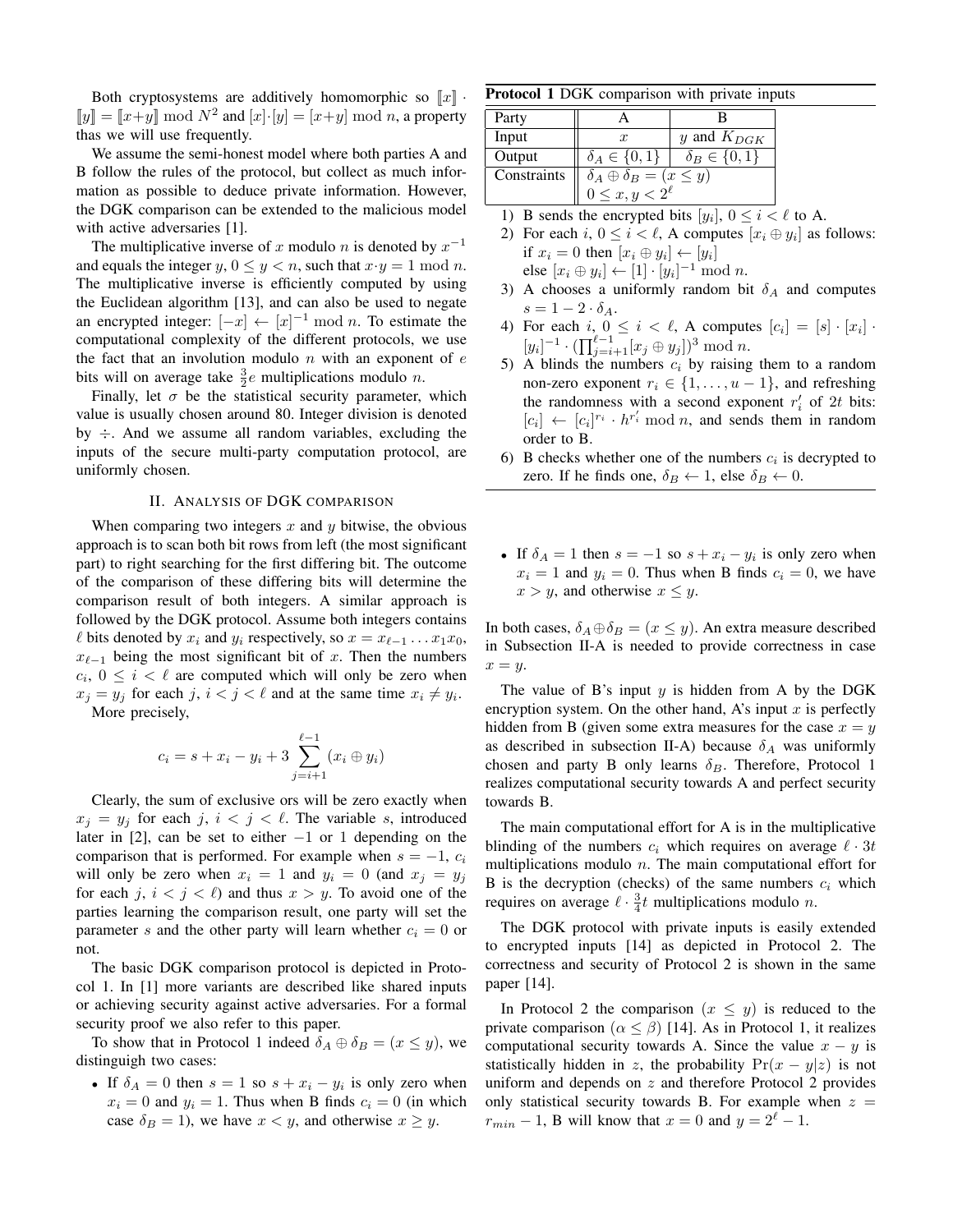Protocol 2 DGK comparison with encrypted inputs and statistical security

| Party       |                             |                                                         |
|-------------|-----------------------------|---------------------------------------------------------|
| Input       | $\ x\ $ and $\ y\ $         | $K_{Paillier}$ and $K_{DGK}$                            |
| Output      | $\left[ (x \leq y) \right]$ |                                                         |
| Constraints |                             | $0 \leq x, y < 2^{\ell}$ and $\ell + \sigma < \log_2 N$ |

- 1) A chooses a random number r of  $\ell + 1 + \sigma$  bits, and computes  $[[z]] \leftarrow [[y - x + 2^{\ell} + r]] = [[y]] \cdot [[x]]^{-1} \cdot [[2^{\ell} +$  $r \rrbracket \bmod N^2$ . A sends  $\llbracket z \rrbracket$  to B.
- 2) B decrypts  $[z]$ , and computes  $\beta = z \mod 2^{\ell}$ .
- 3) A computes  $\alpha = r \mod 2^{\ell}$ .
- 4) A and B run a DGK comparison protocol with private inputs  $\alpha$  and  $\beta$  resulting in outputs  $\delta_A$  and  $\delta_B$  such that  $\delta_A \oplus \delta_B = (\alpha \leq \beta).$
- 5) B computes  $z \div 2^{\ell}$  and sends  $[z \div 2^{\ell}]$  and  $[\![\delta_B]\!]$  to A.
- 6) A computes  $[(\beta < \alpha)]$  as follows: if  $\delta_A = 1$  then  $\left[ (\beta < \alpha) \right] \leftarrow \left[ \delta_B \right]$ else  $[(\beta < \alpha)] \leftarrow [1] \cdot [\overline{\delta}_B]^{-1} \mod N^2$ .
- 7) A computes  $\|(x \leq y)\| \leftarrow \|z \div 2^{\ell}\| \cdot (\|r \div 2^{\ell}\| \cdot \|(\beta \leq \ell)\|)$  $\alpha$ )])<sup>-1</sup> mod  $N^2$ .

## *A. Equality of inputs*

When  $x \neq y$ , none or one of the values  $c_i$  will be zero depending on the (uniform) choice of  $\delta_A$ , so  $\delta_B$  will be uniformly distributed and independent from the random distributions of inputs x and y. However, when  $x = y$  there will never occur a zero in the  $c_i$ , irrespective of  $\delta_A$ , because the part  $s+x_i-y_i$  will never equal zero. So some information is leaked towards B in case of equality of inputs. This is due to the introduction of the variable s in  $[2]$ , but they did not mention the problem of information leakage.

As personally communicated by Tomas Toft, an easy way to overcome this information leakage is to introduce an extra variable  $c_{-1}$  that will be zero when  $x = y$  with probability  $\frac{1}{2}$ and not zero otherwise.

$$
c_{-1} = \delta_A + \sum_{i=0}^{\ell-1} x_i \oplus y_i
$$

Party B will set  $\delta_B \leftarrow 1$  only when one of the variables  $c_i = 0$ ,  $-1 \leq i < \ell$ , and  $\delta_B \leftarrow 0$  otherwise. This also assures that  $\delta_A \oplus \delta_B = (x \le y)$  even in the case of equality.

With this extra measure in Protocol 1, perfect security is achieved towards B. The variable  $\delta_B$  will be uniformly distributed independent of the random distributions of  $x$  and y.

#### III. IMPROVING THE SECURITY

We show how to provide perfect security towards B for Protocol 2 without substantially reducing the performance.

## *A. The solution from [9]*

In Protocol 2, no carry-over modulo  $N$  is allowed in the addition of  $x - y + 2^{\ell}$  and r leading to only statistical security towards B. If r could be chosen from the full range  $0 \le r <$ 

| $\alpha_i$                                   |   | u |   |   |                |              |   |
|----------------------------------------------|---|---|---|---|----------------|--------------|---|
| J.                                           | U |   |   | 0 |                |              |   |
|                                              | U | u | U |   |                |              |   |
| $\alpha_i \oplus \beta_i$                    | U |   | U | 0 |                |              | O |
| $w_i$                                        | 0 |   | 0 |   |                | $\mathbf{0}$ |   |
| $\overline{\tilde{\alpha}_i \oplus \beta_i}$ |   |   |   |   |                |              |   |
|                                              |   |   |   |   | <b>TABLE I</b> |              |   |

THE VALUE  $w_i$  WHEN  $\alpha_i \neq \tilde{\alpha}_i$ 

N, the value z would perfectly mask the secret value  $x - y$ , and perfect security could be achieved towards B.

Protocol 3 shows how to adjust the DGK comparison protocol with encrypted inputs such that perfect security is achieved towards B requiring only a small increase in computational and communication complexity. The difference with Protocol 2 is the modified subprotocol with private inputs.

The idea is that B sends an encrypted bit  $[d]$  to A 'informing' A whether a carry-over has occurred in the addition of  $x - y + 2^{\ell}$  and r. A can use this additional encrypted bit to compute numbers  $c_i$ ,  $0 \le i \le \ell$ , similar to the original Protocol 1. An additional advantage of allowing carry-overs in Protocol 3 is that the inputs x and y are allowed to be larger than in Protocol 2.

To ensure that bit  $d = 1$  exactly when a carry-over has occurred, we require  $\ell + 2 < \log_2 N$  such that  $0 \le x - y +$  $2^{\ell} < (N-1)/2$ . This means that we pay the price of not allowing input values consisting of  $\log_2 N - 2$  or  $\log_2 N - 1$ bits to ensure that  $z - r$  will also be in the first half of the interval [0, N), i.e.  $0 \le z - r \le (N - 1)/2$ . When  $0 \le$  $r < (N-1)/2$ , party A will be assured that no carry-over has occurred. Otherwise, when  $r$  is in the second half of the interval [0, N), the comparison  $z < (N-1)/2$  (which can be performed by B) will inform party A about the carry-over.

Depending on the value of  $d$  a different comparison should be executed (see Equation 1). When  $d = 0$ ,  $z = x - y + 2^{\ell} + r$ and the original comparison  $\alpha \leq \beta$  should be computed, but in case a carry-over occurred ( $d = 1$  and  $z = x - y + 2^{\ell} + r - N$ ), the comparison  $\tilde{\alpha} \leq \beta$  should be performed where the nonnegative integer  $\tilde{\alpha} = (r - N) \text{ mod } 2^{\ell}$ .

The most important part of the modified subprotocol is in the computation of the encrypted values  $w_i$  that should approximate  $\alpha_i \oplus \beta_i$  in case no carry-over occurred, and  $\tilde{\alpha}_i \oplus \beta_i$ when a carry-over actually did occur. When  $\alpha_i = \tilde{\alpha}_i$  this is obviously true. The most interesting case is  $\alpha_i \neq \tilde{\alpha}_i$  when  $w_i = (\alpha_i \oplus \beta_i) - d.$ 

As can be deduced from Table I,  $w_i$  will be zero in exactly the right cases. That is,  $w_i = 0$  when  $\alpha_i \oplus \beta_i = 0$  and  $d = 0$ , but also when  $\tilde{\alpha}_i \oplus \beta_i = 0$  and  $d = 1$ . Furthermore,  $w_i \in$  ${-1, 1}$  in all other cases.

By multiplying each  $w_i$  with a factor  $2^i$  in step 4(f) of the protocol, we can assure that in step 4(h) the sum  $\sum_{j=i+1}^{\ell-1} w_j =$ 0 exactly when all individual  $w_i = 0$ .

The final difference with Protocol 2 is that we use  $[\alpha_i]$ .  $[d]^{\tilde{\alpha}_i - \alpha_i}$  instead of  $[\alpha_i]$  in step 4(h). In effect, when  $d = 0$  it will equal  $[\alpha_i]$  and when  $d = 1$  it will be  $[\tilde{\alpha}_i]$ . So the right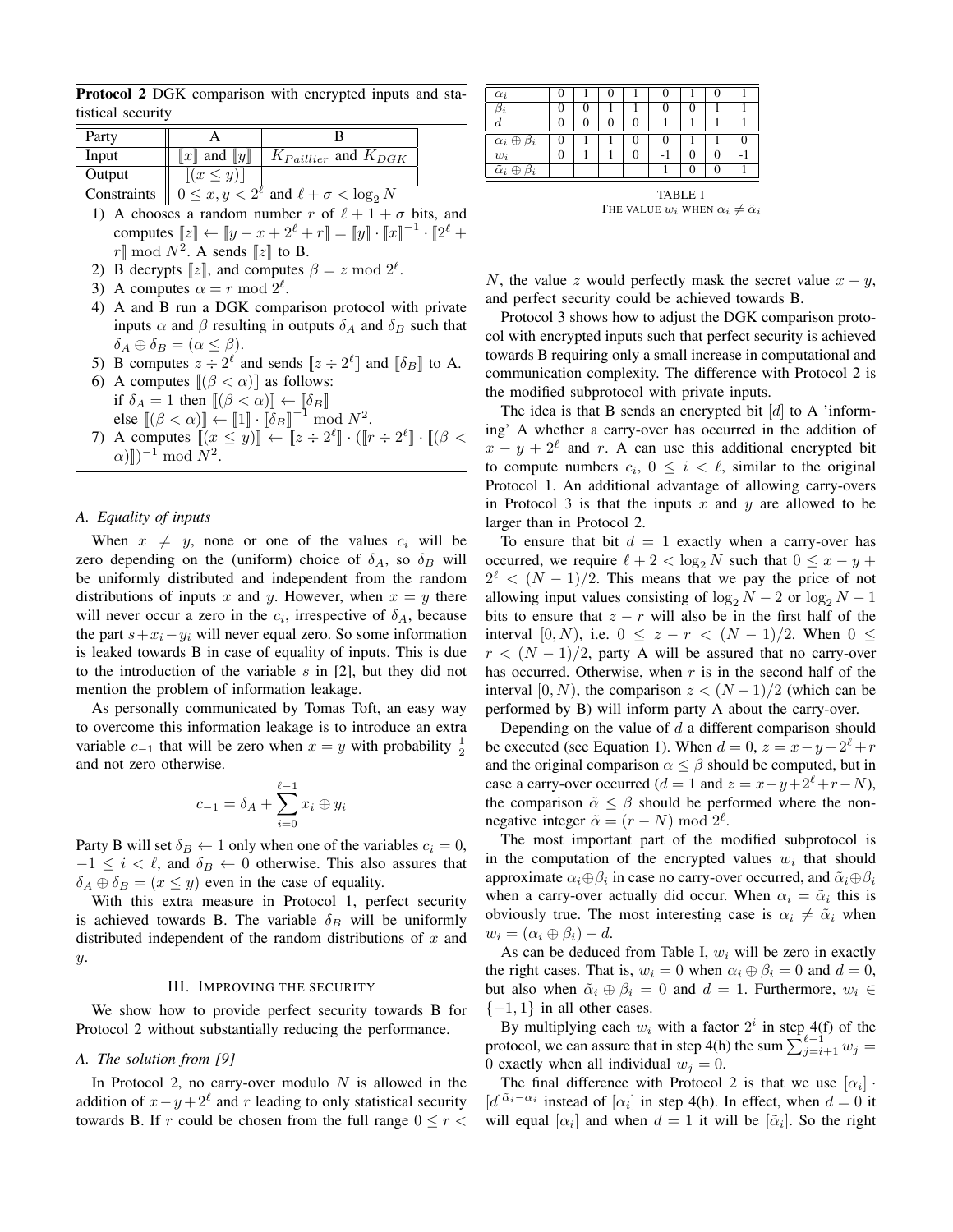value is used depending on whether a carry-over occurred or not.

Because the absolute value of  $s + \alpha_i + d \cdot (\tilde{\alpha}_i - \alpha_i) - \beta_i$  in step 4(h) is bounded by two, the factor three in  $3\sum_{j=i+1}^{\ell-1} w_j$ avoids interference with this value, so  $c_i$  will eventually be zero only when both parts are zero.

We conclude that

$$
\delta_A \oplus \delta_B = (\alpha \le \beta) , \text{ if } d = 0
$$
  

$$
(\tilde{\alpha} \le \beta) , \text{ if } d = 1
$$
 (1)

For further optimizing the computational complexity of Protocol 3, and in particular its subprotocol of step 4, see [9].

## *B. Incorrect output*

As pointed out in [10], in Protocol 3 the value ( $\beta < \alpha$ ) is correctly computed, even in case of overflow during the computation of z. The problem is the value  $z \div 2^{\ell}$  used in step 7, which is sometimes too small, because a large  $r$  led to an overflow in the computation of  $z$  in step 1, thereby reducing the value of  $z$  by  $N$ .

To correct this overflow problem, we need to compute  $z \div$  $2^{\ell}$ , in case  $d = 0$ , so no overflow occurred, and we need  $(z+N) \div 2^{\ell}$ , in case there was an overflow and  $d=1$ . The solution of [10] was to securely multiply  $[z]$  and  $[(z+N) \div$  $(2^{\ell}) - (z \div 2^{\ell})$ , and add this encrypted product to  $\llbracket (x < y) \rrbracket$ in step 7. However, this intensive secure multiplication can be avoided as follows:

- In step 5, party B not only computes  $\zeta_1 = z \div 2^{\ell}$ , but also  $\zeta_2$ , where  $\zeta_2 = (z + N) \div 2^{\ell}$ , if  $z < (N - 1)/2$ , and  $\zeta_2 = z \div 2^{\ell}$ , otherwise. Party B encrypts both  $\zeta_1$  and  $\zeta_2$ , and sends them to A.
- In step 7, party A uses  $\llbracket \zeta \rrbracket$  instead of  $\llbracket z \div 2^{\ell} \rrbracket$ , where  $\zeta = \zeta_1$ , if  $r < (N - 1)/2$ , and  $\zeta = \zeta_2$ , otherwise.

In this way, the parties can ensure that  $\zeta = z \div 2^{\ell}$  in case no overflow occurred (*r* small or *z* large), and  $\zeta = (z + N) \div 2^{\ell}$ in case an overflow did occur  $(r \text{ large and } z \text{ small}).$ 

# IV. CONCLUSIONS

In [9] the widely used secure comparison protocol by Damgård, Geisler and Krøigaard [1], [11] was carefully analyzed, and two improvements were presented. The second improvement achieved perfect security towards party B without additional costs in the variation with encrypted inputs, whereas the original version only achieved statistical security. As pointed out in [10], the output of this improved protocol was not computed correctly. We showed how to correct this flaw without increasing the computational complexity of the protocol.

#### **REFERENCES**

- [1] I. Damgård, M. Geisler, and M. Krøigaard, "Homomorphic encryption and secure comparison," *Journal of applied cryptology*, vol. 1, no. 1, pp. 22–31, 2008.
- [2] Z. Erkin, M. Franz, J. Guajardo, S. Katzenbeisser, R. L. Lagendijk, and T. Toft, "Privacy-preserving face recognition," in *Proceedings of the Privacy Enhancing Technologies Symposium*, Seattle, USA, 2009, pp. 235–253.
- [3] M. Barni, T. Bianchi, D. Catalano, M. D. Raimondo, R. D. Labati, and P. Failla, "Privacy-preserving fingercode authentication," in *Workshop on Multimedia and Security*, 2010.
- [4] J. Guajardo, B. Mennink, and B. Schoenmakers, "Modulo reduction for Paillier encryptions and application to secure statistical analysis," in *SPEED'09*, Lausanne, Switzerland, sep 2009.
- [5] Z. Erkin, T. Veugen, T. Toft, and R. L. Lagendijk, "Privacy-preserving user clustering in a social network," in *IEEE International Workshop on Information Forensics and Security*, 2009.
- [6] ——, "Generating private recommendations efficiently using homomorphic encryption and data packing," *IEEE Transactions on Information Forensics and Security*, vol. 7, no. 3, pp. 1053–1066, 2012.
- [7] J. Troncoso-Pastoriza and F. Perez-Gonzalez, "Secure adaptive filtering," *IEEE Transactions on Information Forensics and Security*, vol. 6, no. 2, pp. 469 – 485, 2011.
- [8] M. Franz, B. Deiseroth, K. Hamacher, S. Jha, S. Katzenbeisser, and H. Schröeder, "Towards secure bioinformatics services," in *Financial Cryptography and Data Security*, ser. Lecture Notes in Computer Science, vol. 7035, 2012, pp. 276–283.
- [9] T. Veugen, "Improving the dgk comparison protocol," in *IEEE Workshop on Information Security and Forensics*, 2012, pp. 49–54.
- [10] B. V. Mau and K. Nuida, "Correction of a secure comparison protocol for encrypted integers in IEEE WIFS 2012," in *IWSEC 2017*, ser. LNCS, S. Obana and K. Chida, Eds., vol. 10418, 2017, pp. 181–191.
- [11] I. Damgård, M. Geisler, and M. Krøigaard, "A correction to efficient and secure comparison for on-line auctions," *Journal of applied cryptology*, vol. 1, no. 4, pp. 323–324, 2009.
- [12] P. Paillier, "Public-key cryptosystems based on composite degree residuosity classes," in *Proceedings of Eurocrypt 1999*, ser. Lecture Notes in Computer Science, vol. 1592. Springer-Verlag, 1999, pp. 223–238. [Online]. Available: citeseer.ist.psu.edu/article/paillier99publickey.html
- [13] A. J. Menezes, P. C. van Oorschot, and S. A. Vanstone, *Handbook of Applied cryptography*. CRC Press, 1996.
- [14] T. Veugen, "Encrypted integer division," in *IEEE Workshop on Information Forensics and Security*, Dec 2010.